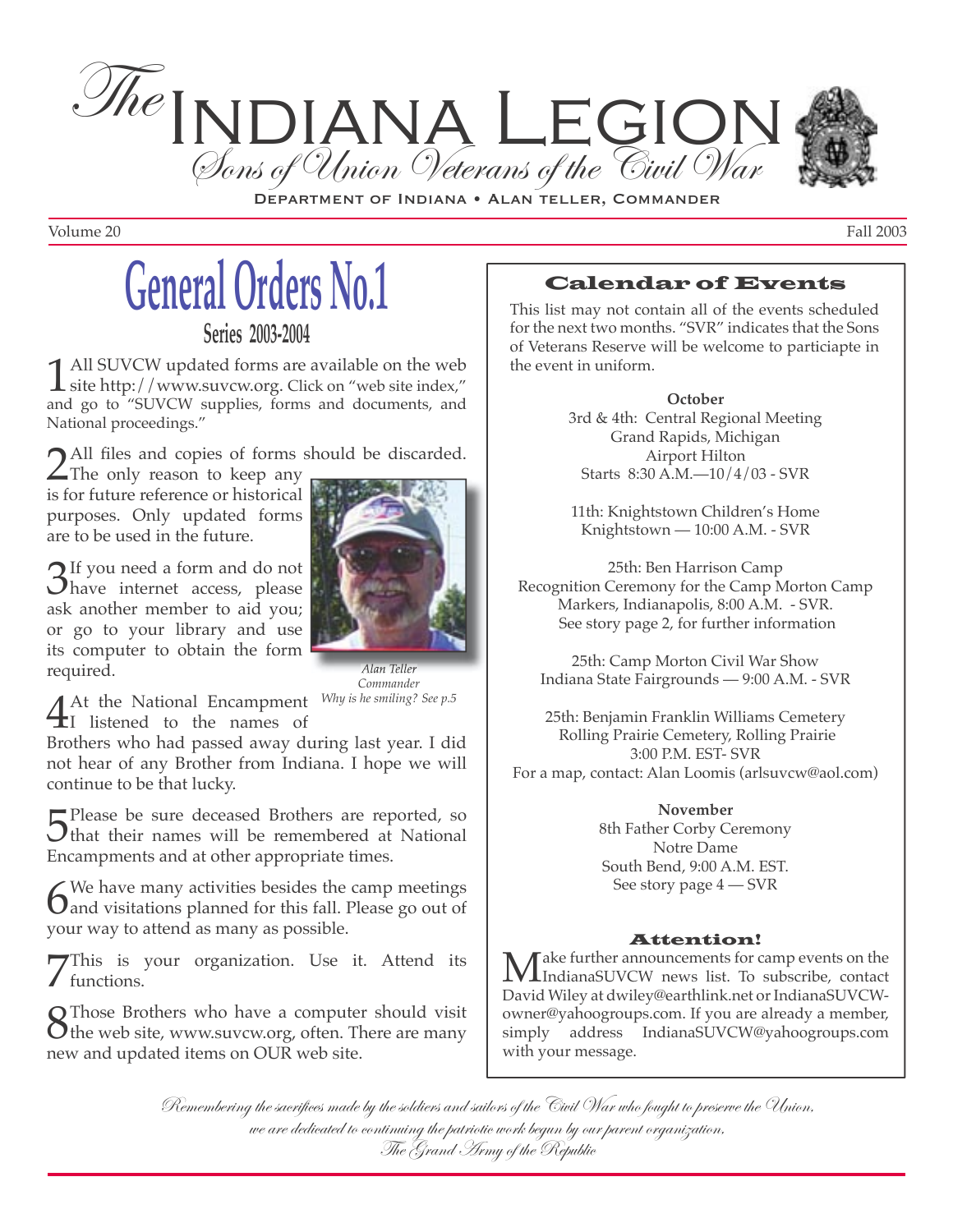# **Hoosiers at the National Encampment**

Fifteen brothers from the Indiana<br>Department of the Sons of Union<br>Veterans of the Givil War attended the Veterans of the Civil War attended the 122nd National Encampment held at Fort Mitchell, Kentucky, in August. An excellent showing.

Past Commander-in-Chief, Alan W. Moore; Past Department Commanders,



*Cody Shaw of the David Porter Camp receives his full-fledged membership certificate from Commander-in-Chief Robert E. Grim at the National Encampment while National Secretary Ed Krieser looks on.*

Russell W. Kirchner and Thomas Crawford, along with Department Commander Alan Teller, and camp members Lance Stevens and Brian D. Henry represented the Orlando A. Somers Camp of Kokomo.

The David Porter Camp of Valparaiso sent five more distinguished members from the Indiana Department: past Commanders-in-Chief Alan Loomis and Edward Krieser, who is also secretary of the National Organization, and Ronald Gill, past Department Commander and member of the Council of Administration, along with camp members Jack Shaw and his son, Cody.

Champion Hill Camp of Huntington sent Brothers Robert Stephan, James Perry, Eric Frickle and Camp Commander Gilbert Young.

### **NEW KENTUCKY COLONELS**

 $\Lambda$  mong the highlights of the En-<br>campment was the presentation<br>of Kontucky Golonal Awards by Com of Kentucky Colonel Awards by Commander-in-Chief Robert E. Grim to past commander-in-chiefs Alan Moore, Alan Loomis, Edward Krieser, and past department commander, Ronald Gill. Just what Kentucky regiments these gentlemen will command has not been recorded.

Another special moment took place when Commander Grim presented Cody Shaw with his certificate to full adult membership.

### **OTHER ENCAMPMENT NOTES**

• Kent L. Armstrong, Department of Michigan, was elected Commanderin-Chief. Our new Senior Vice Com-

> mander-in-Chief is Stephen A. Michaels, Department of Wisconsin, and the new Junior Vice Commander-in-Chief is Donald E. Darby, Department of Ohio.

> • The Indiana Sons of Veterans Reserve (SVR) was represented, and three members took an active part in flag ceremonies.

• Tom Crawford, PDC, ran for Council of Administration and lost. He fought a good fight—it took four ballots to determine a winner from the three candidates. Dave Stephans from Iowa won the election.

• An outstanding Civil War Memorial Service was held at Spring Grove Cemetery in Cincinnati, Ohio. A tour of the cemetery followed the service. Forty Union generals are buried in this cemetery.

• The Memorials and Monuments Officer will now be known as the Memorials Officer.

• The Allied Orders of the G.A.R. held its National Encampment in Ft. Mitchell coincidentally with the SUVCW.

• The Daughters (DUVCW) will be invited to join our National Encampment in 2006. The Women's Relief Corps (WRC) will join us at our National Encampment Banquet in 2004. Currently the Auxiliary of the Sons of Union Veterans of the Civil War (ASUVCW) and the Ladies of the Grand Army of the Republic (LGAR) meet concurrently with the SUVCW at the Allied Orders National Encampment.

• There was much ado over Encamp-

ment Badges at the meeting. The LGAR and ASUVCW women were not given badges, but had to buy them. The SU-VCW voted to give them badges and refund any monies they had spent. The Encampment also voted to treat them as equals on badges and such in future at the National Encampment.

• Because of the ongoing problem of persons trying to buy memorial and monument cannons a committee was established to set up a fund and to decide what cases will be fought in court. As members, we can donate to the fund and should do so to protect our ancestors' monuments.

• The 2004 Encampment will be held in Cedar Rapids, Iowa. In 2005 it will be held in Nashua, New Hampshire; in 2006 in Pittsburg, Pennsylvania, and in 2007, in Missouri.

— Alan Teller & Allen W. Moore

# **Ben Harrison Camp Commemorates the Camp Morton Boundary**

 $\Lambda$ <sup>t</sup> the beginning of the Civil War<br>of the Indiana State Exircraveds were of the Indiana State Fairgrounds were converted into a training ground for newly recruited soldiers. The camp was named after Oliver T. Morton, certainly the most famous, powerful and tenacious state governor of Indiana in that or any subsequent era.

After Grant captured Fort Donelson in Tennessee on 16 February 1862, the camp began to be used as a staging area

*continued on page 3*

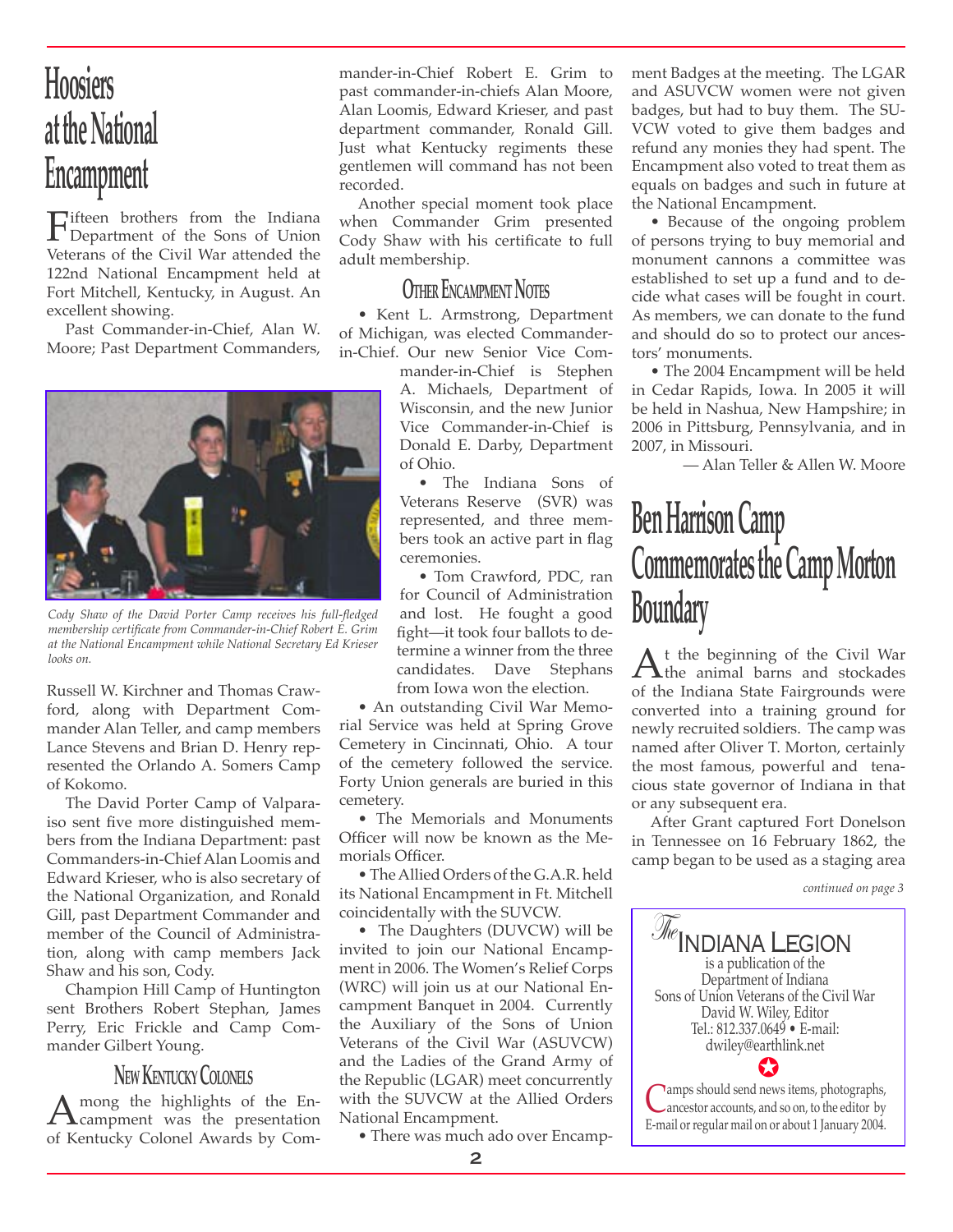for captured Confederates who suffered northen winters in inadequate shelter, a misery further compounded by limited rations, promulgated by Commissary General of Prisoners as a cost-saving measure.

From 1862 to 1865, the camp would reach a peak population of 5,000. During this period there were 1,763 deaths and more than 150 escapes—at times achieved by throwing stones to draw fire and then simply rushing the guards.

After the war, despite the privations they experienced, former prisoners remembered Camp Morton with some fondness by erecting a statue of its 1862 commander, Colonel Richard Owen in the State Capitol.

Over the years the borders of the State Fairgrounds shifted, and the exact



*Colonel Richard Owen, Commander of Camp Morton in 1862. Pictured is a replica in the Indiana University Memorial Union of the original statue in the State Capitol. The sculptor was Belle Kinney (1890-1959). Born the same year that Owen died, she was commissioned to do the work in 1911 by S. A. Cunningham of Nashville, Tennessee, editor of the* Confederate Veteran*. Dedicated in 1913 in the presence of many Civil War veterans of both sides, the sculpture was called "a bond between North and South."* — See Elise L. Smith, "Belle Kinney and the Confederate Women's Monument," *Southern Quarterly* 32 (1994) 2-27.

location of the original Camp Morton became uncertain. Several years ago, the Brothers of the Ben Harrison Camp, determined to recitify this situation by designing markers, researching the exact boundaries, and raising money to manufacture them. A task finally



*On 15 July 2000, Mike Baldwin, chairman of the Camp Morton Marker committee of the Ben Harrison Camp, carefully guides a marker stone onto its pedestal.*

achieved in the summer of 2000 when they were at last installed. In October the camp will recognize those contributions in a special ceremony (see inset notice).

**REAL MEMORIAL DAY**<br>In Friday, 30 May, members of the On Friday, 30 May, members of the Ben Harrison Camp gathered at Crown Hill Cemetery to celebrate the real Memorial Day at the modest grave of Colonel Ivan N. Walker, not far from the more elaborate stones of Col. Eli Lilly and President Benjamin Harrison. Walker served with the 73rd Indiana Volunteers; after the war he was active in state government, and in 1895 became Commander-in-Chief of the national G.A.R.

During the ceremony, camp members heard John A. Logan's General Order No. 11, establishing Memorial Day, an account of Colonel Walker's career, and a reading of Justice Oliver Wendell Holmes famous Memorial Day Speech, usually titled, "In Our Youth Our Hearts Were Touched With Fire."

### **CHANGE OF MEETING PLACE**

In September, the Ben Harrison Camp,<br>Lafter several years at the Indiana War<br>Mamorial, bas now shanced the time n September, the Ben Harrison Camp, Memorial, has now changed the time and place of its meetings. Except for the special gathering on 5 October, until further notice the camp will muster on the second Saturday of the month at the Speedway American Legion Post. The meeting will commence at 11:15 A.M. and will be followed by lunch. The next regular meeting will be on 8 November.

The post is located at 1926 Georgetown road, three blocks north of the Georgetown and 16th street intersection.

### **CAMP MEMBER HONORED**

Camp members were<br>
pleased to learn of the<br>
payard created to one of their award granted to one of their own. In July, Brother Alan T. Nolan was named an "Indiana Living Legend" by the Indiana State Historical Society, adding to the many honors he has received over a distinguished career as a civil rights attorney, and as a Civil War scholar.

His books include *The Iron Brigade, Lee Considered, Giants in Their Tall Black Hats, Myth of the Lost Cause and Civil War History* (all published by the Indiana University Press)*,* and *Rally Once Again* (Madison House Publishers). He was a founder of the Indianapolis Civil War Round Table and has been awarded the Nevins-Freeman writing prize by the Chicago Civil War Round Table, the Civil War history lifetime achievement prize by the Milwaukee Civil War Round Table and an honorary doctorate from Indiana University. He is a former president of the Indiana Historical Society.

— David Wiley & Stephen Bauer

### **Notice**

On Saturday, 25 October, at 8:00 A.M. the Ben Harrison Camp #356 will hold a formal recognition ceremony for all those who worked so diligently on the Camp Morton Boundary Markers. The ceremony will be held at the Camp Morton Shelter (19th and Alabama Streets) rain or shine. The SVR has been asked to provide a color guard. Parking will be available on the street. Following the ceremony the members will move to the Camp Morton Civil War show to be held at the Indiana State Fairgrounds at the corner of 38th and Fall Creek.

All members and friends of the SUVCW and their guests are invited.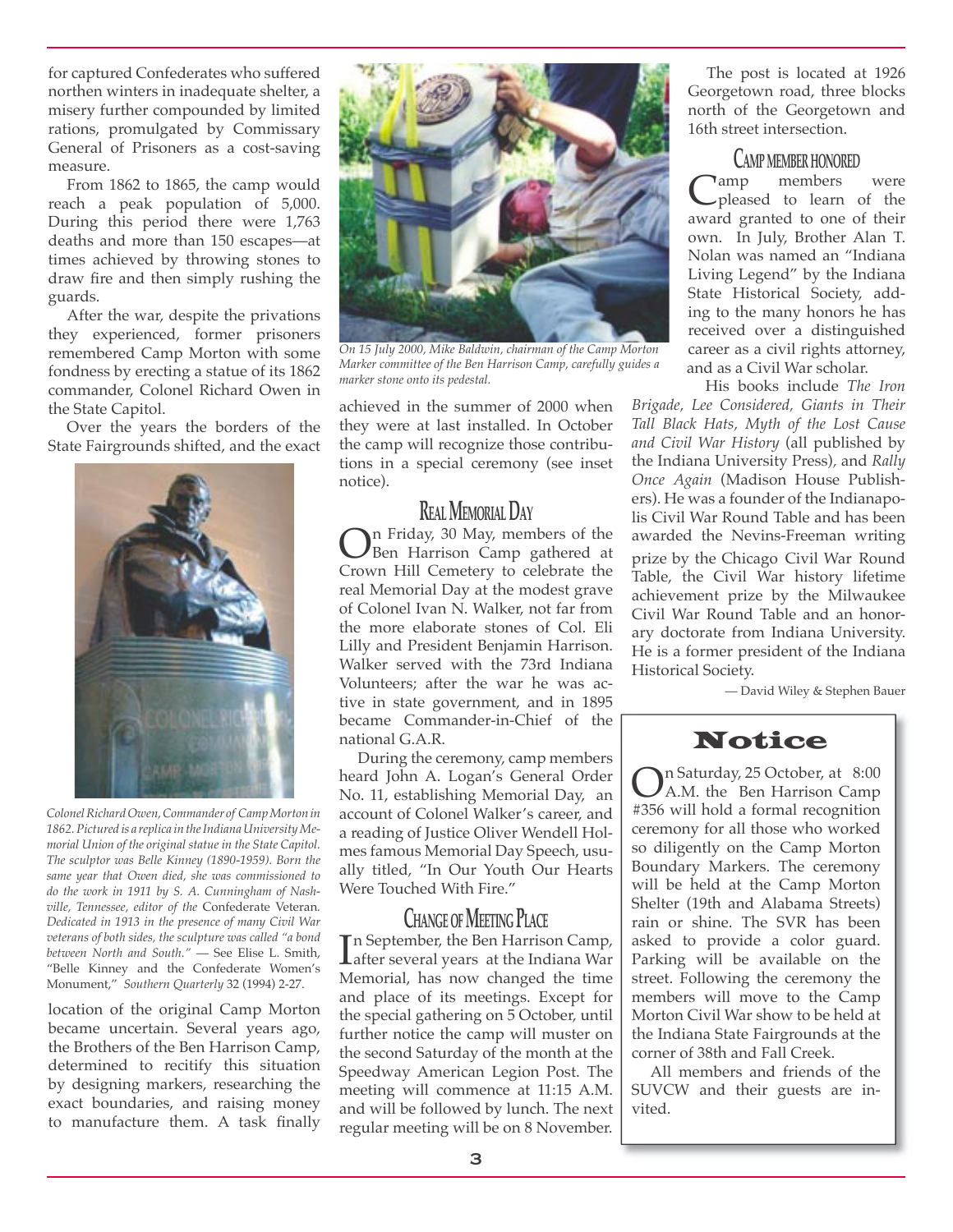# **Father Corby Ceremony Planned at Notre Dame**

I would like to invite all SUVCW mem-bers in the Department of Indiana to



*Plaque commemorating Father Corby at Gettysburg*

attend a ceremony at Father Corby's statue on the University of Notre Dame campus on Saturday, 8 November 2003.

The ceremony is set for 9:00 A.M. eastern standard time.



*Dr. Ed Frome. (Notre Dame '56) and the statue of Father Corby at Gettysburg.* 

The reason for the ceremony is that Father Corby was a Chaplain with the 88th New York Infantry, which was a part of the Irish Brigade. He also es-

tablished G.A.R. Post 569 on the Notre Dame campus in 1897, which was unique in that it was made up only of clerics.

The statue is a replica of the one on the Gettysburg Battlefield and depicts him giving General Absolution to the Irish Brigade on the 2nd day of the battle. This occurred just before the brigade went forward to help General Sickles, who had extended his line out into the Peach Orchard and Wheat Field area.

—Alan Loomis David D. Porter Camp Commander

### **AN ALUMNUS REMEMBERS**

**B**rother Ed Bensman of the Ben Har-<br>Frison Camp tells us that Father Corby's statue is known as "Fair Catch Corby."

The uplifted right arm is part of the Catholic ritual for a General Absolution of sins. It was also the original gesture used by football officials to designate a fair catch. As a result, for the generations of students who knew him only as the statue immediately in front of Corby Hall on the Notre Dame campus, he was Fair Catch Corby. "Amazing," writes Ed, "the important data one recalls from college!"

# **Camps Participate in Jeffries Monument Dedication**

**R**ecently, John Boyd Nelson of Mari-<br> **R**on, a World War II veteran who saw<br>
action on Iwo Jima, grocted hoadstones action on Iwo Jima, erected headstones at the graves of his great-great grandfather Smith S. Jeffries, Sr., a War of 1812 veteran, and for his great uncle, Smith S. Jeffries, Jr. at the Oak Chapel Cemetery in Jadden.

Smith S. Jeffries Jr. enlisted for one year in Company D of the 54th Indiana Volunteers and died of wounds on 29 January 1863. He was only 21 years, 11 months and twenty-three days of age.

Mr. Nelson requested a suitable dedication ceremony at the cemetery that was planned by Alan W. Moore, PC-in-Chief, of the Orlando A. Somers Camp, Kokomo.

Attorney Martin Lake of Marion and his War of 1812 re-enactors brought their 1812 cannon and participated in the event. A color guard was provided by the Marine Corps League of Marion.

The ceremony was held on Sunday 29 June. Approximately 115 persons were in attendance.



*At the Jeffries Monument Dedication left to right, Ned Baker carrying wreath, Alana W. Moore, master of ceremonies, John Boyd nelsonm Mrs. John B. nelson and Mr. nelson's niece.*

Alan W. Moore welcomed the gathering and assisted in the memorial remarks; Gib Young of the Champion Hill Camp in Huntington, read "The Name of Old Glory" by James Whitcomb Ri-



*At the Jeffries Monument dedication from left to right,*  Company Singers*,* Martin Lake *in 1812 uniform,*  John Ayers*, and* Mrs Francis Frederick *in Civil War dress*

ley; Francis Frederick of the Link Camp in Fort Wayne placed the Colors and flowers on the graves; Ned Baker of the Somers Camp laid wreaths, and Jon Ayes, also of the Somers camp, spoke the benediction.

Mr. Nelson provided a dinner for all those in attendance at the Oak Chapel Church, just across the road from the cemetery.

— Alan W. Moore, PC-in-C

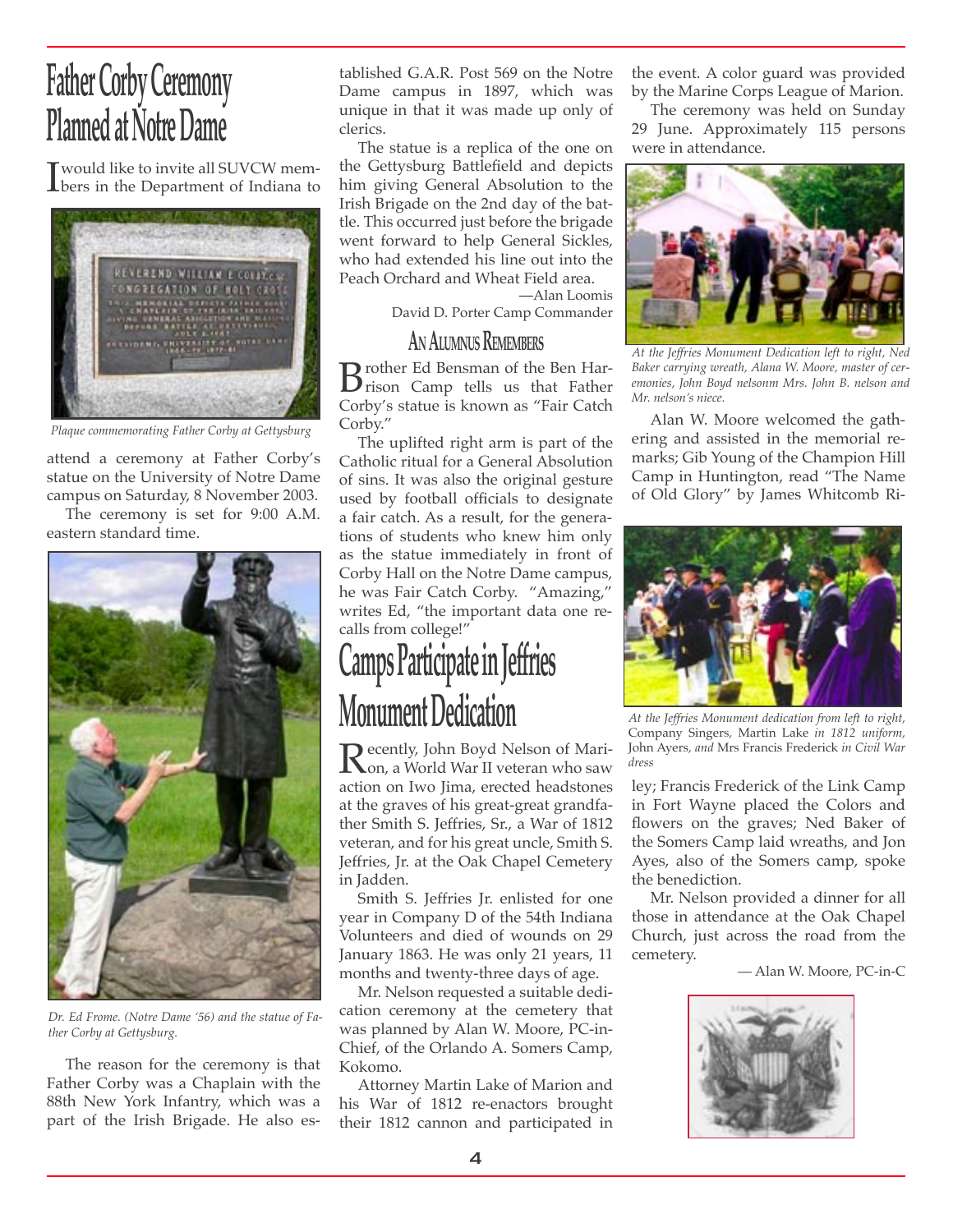# **Dedication Ceremony at Rolling Prairie**

 $\Delta$  very special and moving ceremony<br>hor at the Polling Prairie Comptony in ber at the Rolling Prairie Cemetery in Rolling Prairie, La Porte County.

The David D. Porter Camp will dedicate a new headstone and G.A.R. flag holder in memory of Benjamin Franklin Williams, Private, 21st Indiana Light Artillery.

Expected to participate with appropriate salutes are re-enactor units from the 21st and 7th light artillery, the 9th and 19th Indiana Volunteer Infantry and the 102nd Infantry USCT.

# **Kokomo 's Gun Carriage Is About to Roll**

As the Kokomo *Tribune* reported in a<br>five-column story in August, "It's<br>heap a long haul for the thirty giv mam been a long haul for the thirty-six members of the Orlando A. Somers Camp #1, but the conclusion of a two-year historical project is in sight."

The story featured an interview with Ned Baker, Somers Camp Commander; Tom Crawford, Past Department Commander, and Department Commander Alan Teller.

Now, as October begins, the end is indeed quite near, but more help is needed to restore a neglected cannon to its full splendor on a new carriage.

Some background is in order. Once, in distant memory, a 12-pound howitzer mounted on a carriage with limber attached sat at the entrance of Kokomo's Highland Park. Now only the tube remains, stored in a garage at the Parks and Recreation Department.

Research reveals the cannon to be one of nine manufactured by Leeds and Company of New Orleans. Only three are known to exist; two are in the hands of the federal government; the other is one of two field pieces brought to Kokomo by the General Thomas J. Harrison Post #30 of the G.A.R., following congressional authorization in 1882.

The Somers Camp needs to raise \$9,500 to completely restore the cannon and its carriage. The Community Foundation of Howard County has awarded a \$3,000 grant, so the Brothers of the Somers camp have been busy raising the balance.



*AlanTeller walked five and a one half miles to raise money on a dare from Alan James, a radio personality on the Z 92.5, a Kokomo FM station. He raised \$1,300 for the cannon fund on that short jaunt. That's why he is smiling!*

#### Departmental Officers Directory for 2003-2004

#### **Commander**

J. Alan Teller, 3003 Lamplighter Lane,Kokomo, IN 46902-8125, 765-455-0484,atller@iquest.net **Senior Vice Commander** Gilbert H. Young, Jr.,1352 Etna Avenue, Huntington, IN 46750, 260-356-7643, gsgsg@onlyinternet.net **Junior Vice Commander** David W. Wiley,3800 Woodmere Way,Bloomington, IN 47403-4123, 812-337-0649,dwiley@cecasun.utc.edu **Department Council**  1. Ron Gill, PDC,655 Sheffield Drive,Valparaiso, IN 46385, 219-462-1984,rrgill:11@netnitco.net 2. Russell W. Kirchner, PDC,39 Hidden Acres, Greentown, IN 46936, 765-628-2236,russ@hpally.com, 3. Thomas C. Crawford Jr., PDC,1916 S. Webster,Kokomo, IN 46902, 765-452-4773,crawford@netusa1.net **Secretary/Treasurer,** Shawn C. Clements,1080 Greenfield Avenue,Noblesville, IN 46060, 317-773-8672,natalie@in-motion.net **Department Patriotic Instructor** Bruce R. Kolb,11073 Devon Ct.,Fishers, IN 46038, 317-842-4367,bkolb2@yahoo.com **Department Chaplin** Richard W. McConnell College Ave,Huntington, IN 46750, 260-356-3413, rmcconnell@huntington.edu **Department Counselor** William Gordon,533 Warren Street, Huntington, IN 46750, 260-356-3973, mai1@geodanlawers.cpm **Department Historian** Steven T. Jackson, PDC, 306 Edgewood Place East, Anderson, IN 46011, 765-643-9897,stevejackson@spitefire.net **Department GAR Highway Officer** Francis R. Fredrick,450 Clermont Drive,Fort Wayne, IN 46807-2713, 260-456-6138, sf1152@juno.com **Department Graves Registration Officer** Russel W. Kirchner, PDC,39 Hidden Acres ,Greentown, IN 46936, 765-628-2236, russ@hpalloy.com **Department CW Monuments Officer** Philip D. McClure,10140 E. State Road 46,Columbus, IN 47203, 812-579-5127, philjudy@bcremc.net **Department Signal Officer** Edward J. Krieser, PC-in-C,1354 Gilleevan Drive,Valparaiso, IN 46383, 219-462-7163, EJKSUV@msn.com

### SAVE THE KOKOMO CANNON!!

The Somers Camp intends to have the restored cannon publicly displayed in honor Howard County's Civil War Veterans and to<br>act as a reminder of Kokomo's participation in this great conflict. We are still in need of approxim donations to aid this endeavor. Checks can be made to "Sons of UnionVeterans of the Civil War Advised Fund" and mailed to the **Community Foundation of Howard County**, **202 N. Main, Kokomo, IN 46901.** This fund is tax deductible under IRS regulations.

#### PLEASE HELP!